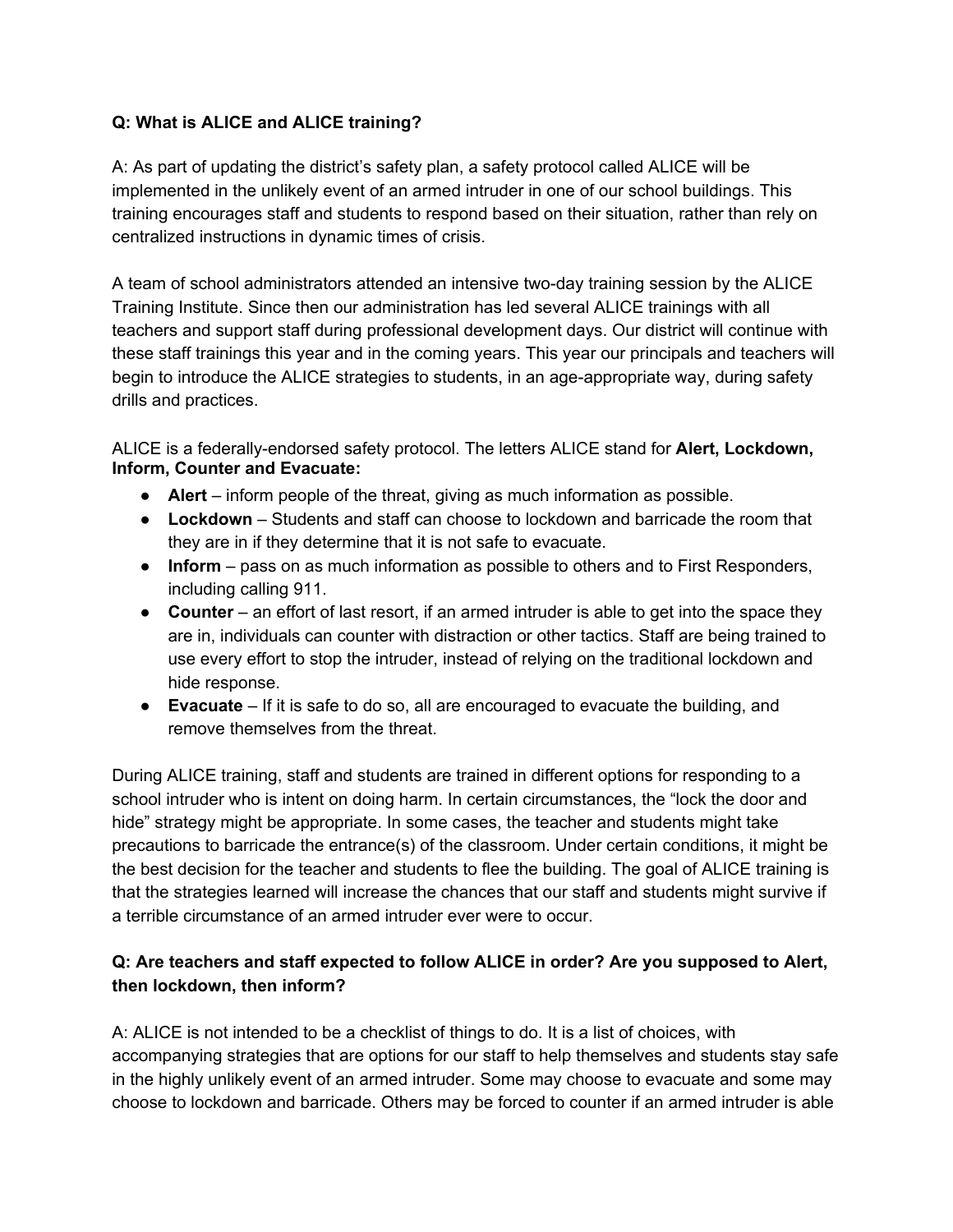to enter the space they are in. ALICE trains people to know they have choices in an emergency situation. Elementary aged students are not taught to counter.

## **Q: Why change to these different protocols?**

A: We believe that all Pennsbury schools are the safest place for our students to be. Just like practicing what we should do in a fire with our yearly fire drills, we want to be sure that we will know what to do if an armed intruder is in a school. All our schools are equipped with a number of safeguards, some seen and others unseen, to keep our students safe. In addition, since we know that violence has become all too frequent in our world, the strategies and mental preparation we use in ALICE preparation are transferable to any public venue our students may find themselves in where a crisis may occur.

We have to come to the realization that a violent intruder event can happen any time, any place and for any reason. There is a new standard-of-care which emphasizes the need for proactive, options-based, strategies, which means that we have a responsibility to those in our care and employment to do all we can to prepare them for this rare event, not only in our location but wherever they may find themselves. The federal government recommendations, as well as major law enforcement associations support these strategies. ALICE Training is the model upon which these official recommendations were built.

## **Q: What does it mean to "counter"?**

A: The main intent of Counter is to distract the intruder, not try to physically take on the intruder. An example of counter would be to throw objects at an intruder for a distraction. Being passive or static has typically not shown to be an effective response in most Active Shooter events. There are examples within recent events of school violence where the difference of passive and active responses determined survival chances. A different approach is needed to help keep our students and staff safe. Elementary aged students are not taught to counter.

Confronting a violent intruder should never be required in any non-law enforcement job description. How each staff member chooses to respond if directly confronted by a violent intruder is up to them.

#### **Q: How will parents be notified if their child's school is experiencing a crisis?**

A: Notification will be sent out using all methods of school district communication, including an email and phone call from Blackboard, website and school app updates, media alerts, text messages, social media, and any other tactic that we have at our means. Families are encouraged to review their email and phone number information on the Home Access Center (HAC) to ensure that they are receiving school messages in the manner they desire.